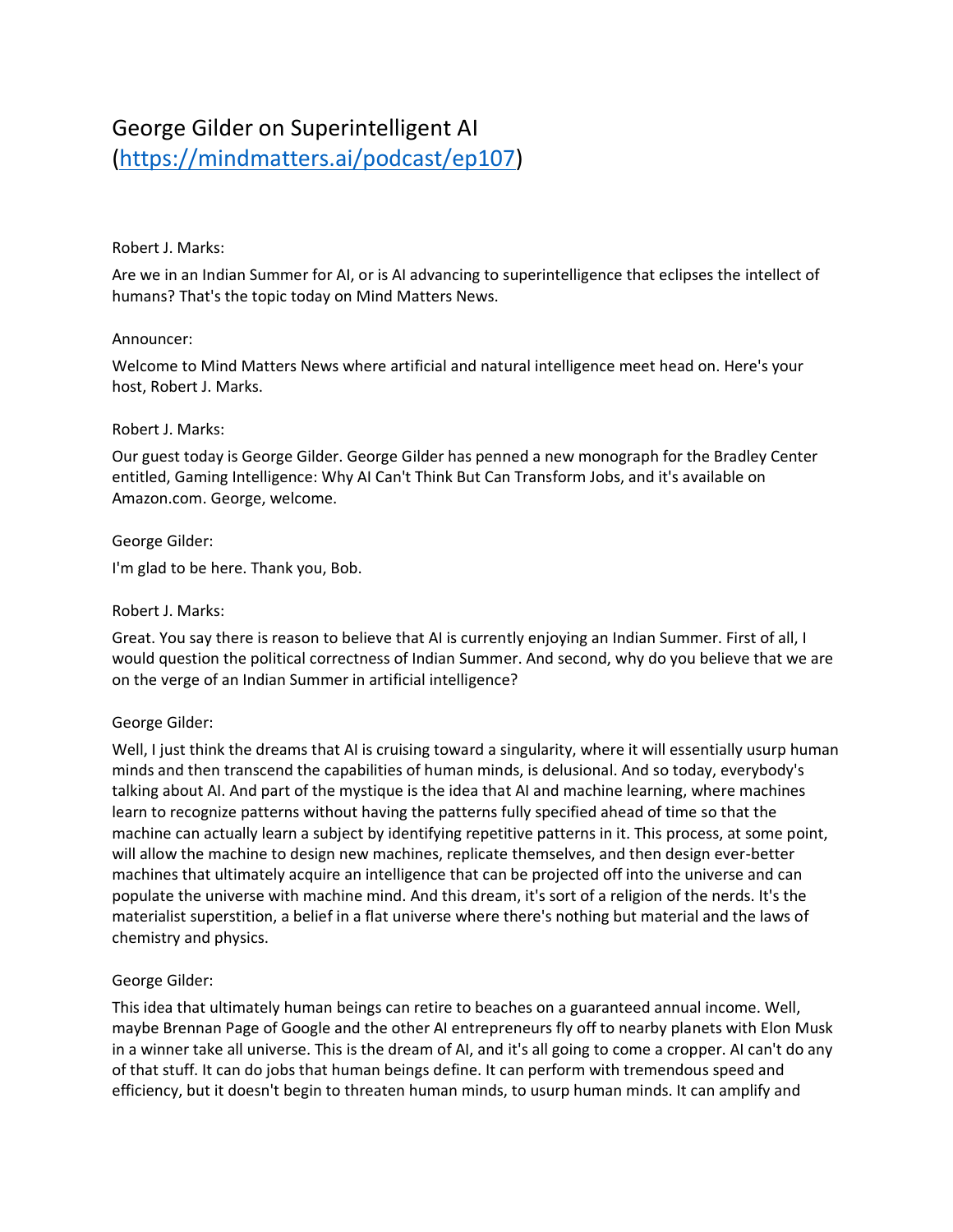extend human minds and relieve human minds of rote work that is really below human capabilities. But it doesn't pose any kind of threat to human minds or even jobs for that matter.

Robert J. Marks:

You call superintelligence, which I believe requires creativity. And I think that we both agree that AI and computers can't be creative. You have to have software that creates better software that creates better software, and that creativity is beyond the capability of artificial intelligence. You call superintelligence "the rapture of the nerds" is one of the quotes that I really enjoyed.

George Gilder: Oh, good. Thank you.

Robert J. Marks:

Yeah. You, as I recall, are neighbors with one of these proponents of AI, Ray Kurzweil.

#### George Gilder:

Yeah. If you look at closely at Ray's statements, they're becoming increasingly modest. We-

Robert J. Marks:

Are they? Okay.

#### George Gilder:

... Yeah. The singularity is coming, but the singularity won't really displace human beings. We'll become better. And he understands that the idea of usurping human beings isn't a very popular vision or a very good business plan for Google where he now works as Chief of Engineering. So I'm just saying that I detect a certain moderation in Ray since he first pronounced the singularity.

#### Robert J. Marks:

There's been, in my perception, a decrease in talking about artificial general intelligence. You mentioned Ray Kurzweil, but I also see that from DeepMind. A few years ago, that was just a really hot topic, but now it's been diminished. We don't hear much talk about AGI anymore.

#### George Gilder:

That's because AI is application specific, essentially. It can be assigned to specific applications governed by specific symbol systems with specific levels of ergodicity and assumptions that given input will always produce the same outputs, determinist expectations. It's the computer system, and all computers are ultimately application specific.

#### Robert J. Marks:

What's going to be the future of computing technology? And that's covered quite a bit in your book about Google.

George Gilder: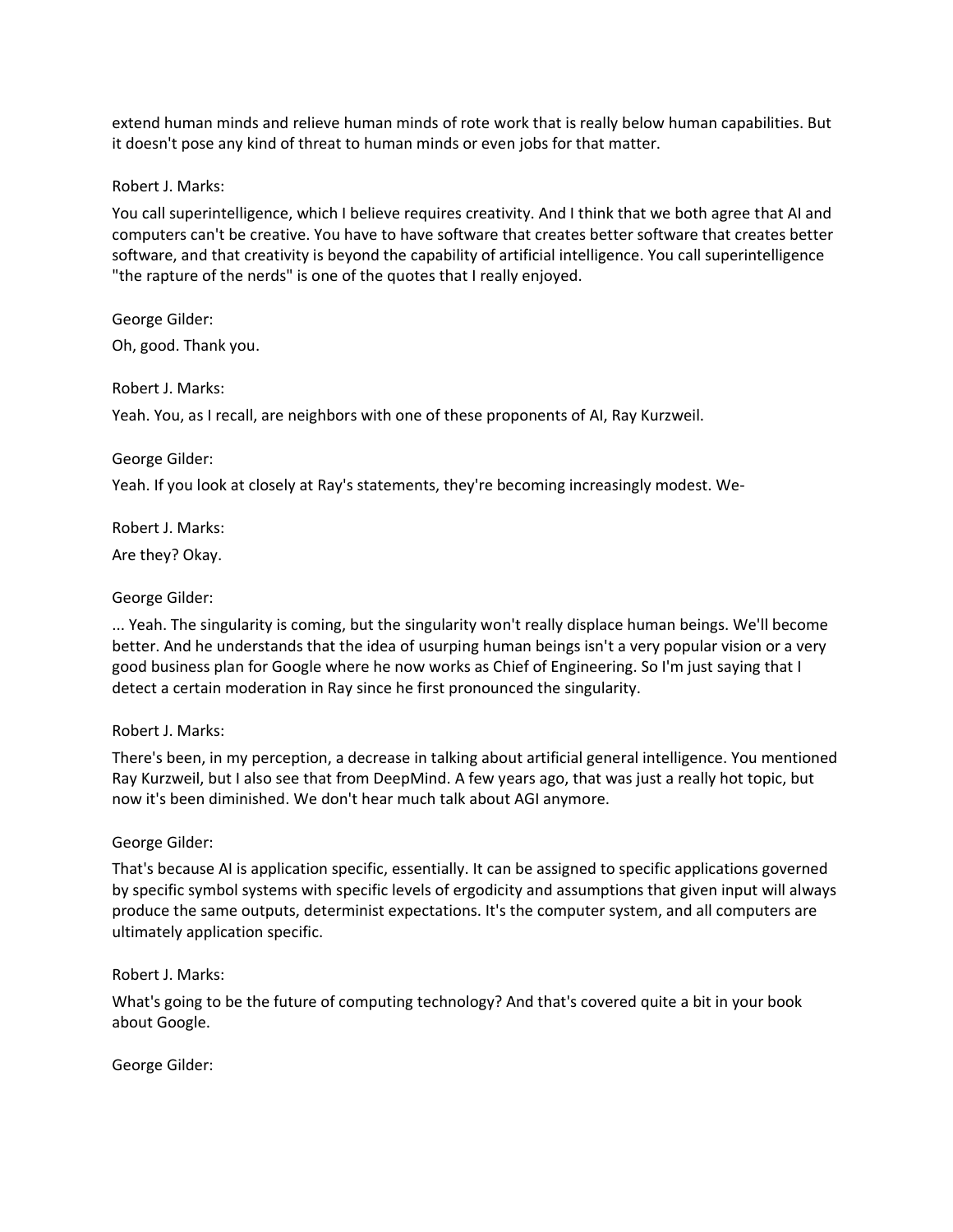Yeah. Life After Google is... It will end up serving human minds as computers always do. And I like to compare... I've started doing connectome studies, and I started reading about the connectome of the human brain. That's all dendrites and axons and neurons and synapsis and the human brain, all the various components, as they might be called, of this miraculous human brain from which somehow mind is emergent by some means that people don't yet fully understand it all. They scarcely can model a brain of a worm or a fly, so they really are still rather far short of the mind of a man.

# George Gilder:

So the connectome, there've been a whole series of books about the human brain and its connectome. And it was familiar to me because I previously had, for decades, been studying the Internet and the connectome of the Internet. And if you take the whole global Internet, until a couple of years ago, to map all the connections in the global Internet, it took about a zettabyte, that is 10 to the 21st power. And the total memory capacity of the entire Internet measures in zettabytes.

# George Gilder:

And thus, I was fascinated to discover in these books on the connectome... And there's one from MIT, and there's a number of them. They're cited in my monograph. And it turns out how big do you think the connectome of one human mind is? It's about a zettabyte. In other words, one human brain is about as densely and complex connected as the entire global Internet. But one human brain functions on 12 to 14 watts of energy, while the global Internet takes gigawatts of energy, billions of watts.

# George Gilder:

So ultimately, people just don't really understand mind very well, and so when they talk about mind being a machine, they just don't understand it. They don't understand human beings created in the image of their Creator to be creative and conscious. And all these visions just are absent from the AI model, so that the singularity is achieved, not by a giant advance of technology, but by a delusional diminution of the human mind to a binary machine.

#### Robert J. Marks:

Interesting. You said enthusiasts for connectome studies must face Stretton's paradox of connectome knowledge. I tried to Google Stretton's paradox but couldn't find it. What is Stretton's paradox?

#### George Gilder:

This is Tony Stretton who worked with the major biological laboratory at Cambridge in Britain and then came to Wisconsin, where he's been a professor of biology for decades and did the first full connectome of the nematode worm. And he started out thinking this was going to be a simple job to really define all the connections in the brain of a tiny worm, which is the smallest. And it's believed to have a full, discreet brain. And he said the more he learned about the brain of a nematode, the less he felt he knew. He was in the Newtonian... This could be called Newton's paradox, that the more he learned, the less he knew. And the oceans of reality lay still far beyond his reach and beyond his ken.

#### Robert J. Marks:

So the connectome doesn't suffice for the explanation of what's going on totally, I guess.

George Gilder: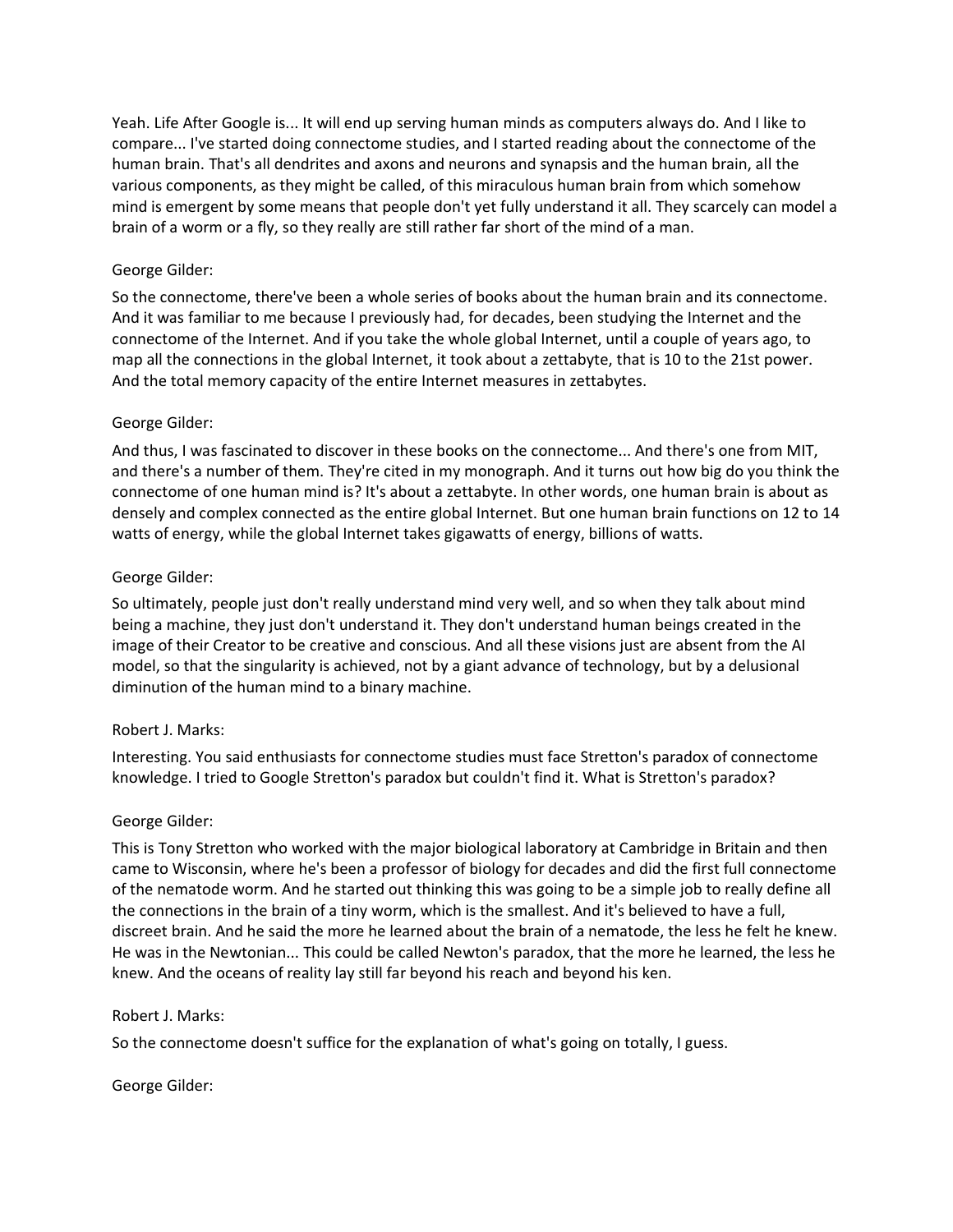Oh, yeah. Once you get this connectome of the human brain, you still don't know how it works. Well, once you have a complete connectome for the Internet, you probably know how it works pretty well because it's mostly binary computer processes concatenated around the world. And if you can really map them in detail, you pretty much have the definition or the schematic for the entire global Internet. But you define the connectome of a mind, and it still eludes you.

## Robert J. Marks:

So just because the human brain has a zettabyte in terms of its connectome, it still doesn't come close to explaining everything.

#### George Gilder:

Yeah. And so ultimately, computers work to the extent that they serve human minds, and that's always been the way they work. Turing's oracle, he said that no computer can function without an oracle that's independent of the computer itself. And Gödel applied this principle first to all logical systems. They're all dependent on axioms that can't be reduced to the systems themselves, whether they're mathematics or algebra or computer algorithms or whatever they are. They still can't be complete. It's called Gödel's Incompleteness Theorem, and Gödel and Einstein used to discuss this as they walked through the streets of Princeton for years. They were best friends at the Woodrow Wilson Institute of Advanced Studies or whatever it was called.

# Robert J. Marks:

I understand that Einstein went with Gödel when he got sworn in for US citizenship, which is pretty cool. I guess they were really good friends.

#### George Gilder:

Yeah. I forgot that Einstein testified for Gödel to get-

#### Robert J. Marks:

Yes. Yes. Okay, a little different topic. We've talked about artificial general intelligence being reduced on the spectrum and discussion-

#### George Gilder:

... And the reason for that is a Turing defined that also, because Turing said the Turing machine, which is a computational machine, a computer, could do anything any other machine mind could accomplish, presuming infinite tape, infinite printer's ink, infinite possibilities. And of course, that's a pretty severe condition. The defenders of the ultimate singularity think you go down to Fry's Computer in Silicon Valley and buy various infinite tapes and infinite memory systems for-

Robert J. Marks: That's cost too much.

George Gilder:

... But they cost quite a lot.

Robert J. Marks: